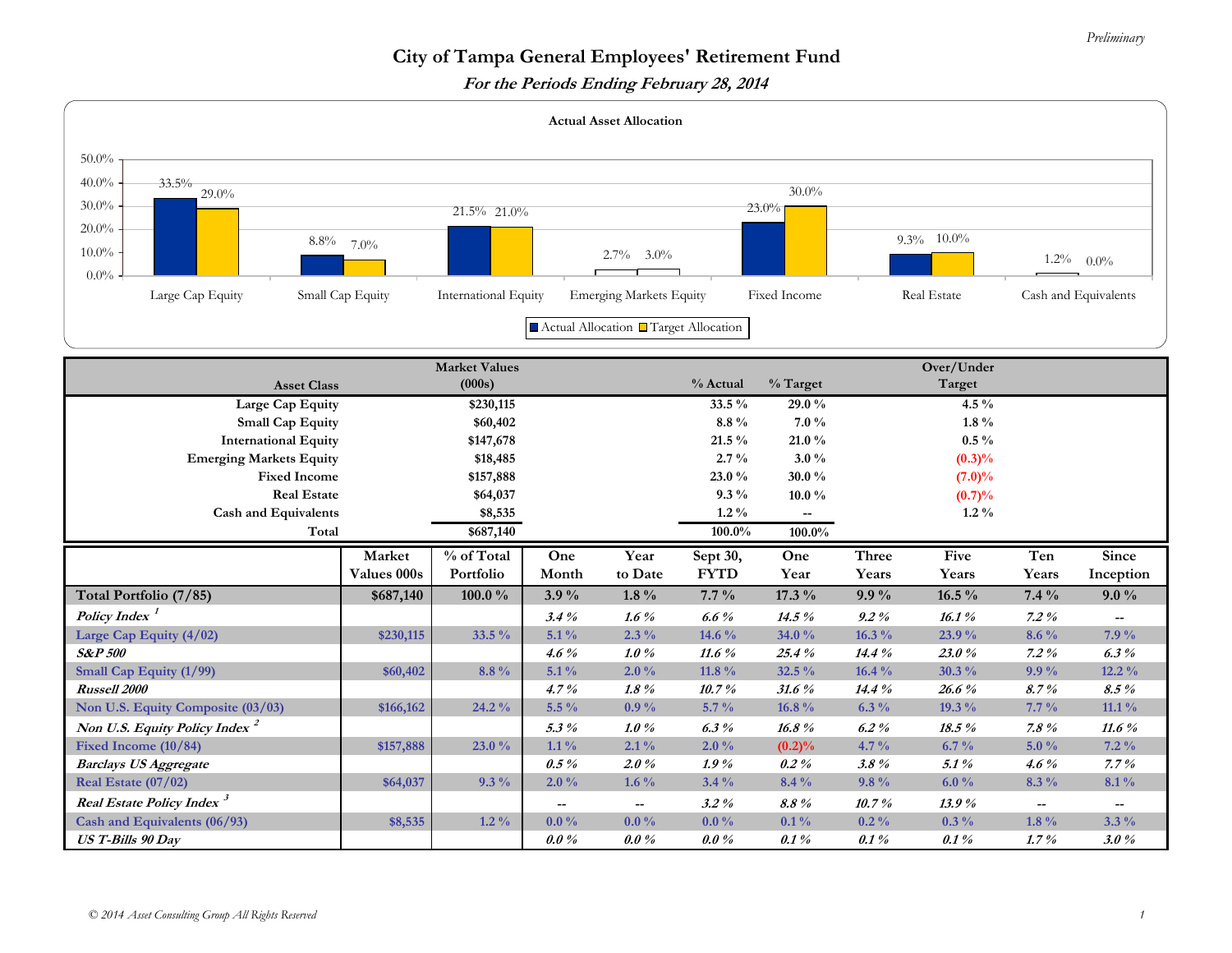## *Preliminary* **City of Tampa General Employees' Retirement Fund**

**For the Periods Ending February 28, 2014**

|                                                 | Market      | % of Total | One                      | Year                        | Sept 30,          | One                | <b>Three</b>       | Five                     | Ten                         | Since                    |
|-------------------------------------------------|-------------|------------|--------------------------|-----------------------------|-------------------|--------------------|--------------------|--------------------------|-----------------------------|--------------------------|
|                                                 | Values 000s | Portfolio  | Month                    | to Date                     | <b>FYTD</b>       | Year               | Years              | Years                    | Years                       | Inception                |
| Large Cap Equity Composite (4/02)               | \$230,115   | 33.5 %     | $5.1\%$                  | $2.3\%$                     | 14.6 %            | 34.0%              | $16.3\%$           | 23.9%                    | $8.6\%$                     | $7.9\%$                  |
| <b>S&amp;P 500</b>                              |             |            | 4.6%                     | $1.0~\%$                    | 11.6 $%$          | 25.4%              | 14.4 %             | 23.0%                    | $7.2\%$                     | 6.3%                     |
| Waddell & Reed Investment Management (12/04)    | \$118,694   | $17.3\%$   | $5.9\%$                  | $3.7\%$                     | $16.5\%$          | 35.6 %             | 16.4%              | 22.0%                    | $\mathcal{L}_{\mathcal{F}}$ | $10.0\%$                 |
| Russell 1000 Growth                             |             |            | $5.2\%$                  | $2.2\%$                     | 12.8%             | $29.2\%$           | 15.1%              | 24.0%                    | 7.8%                        | $8.5\%$                  |
| Dodge & Cox Incorporated (4/02)                 | \$111,422   | $16.2\%$   | $4.2\%$                  | $0.9\%$                     | $12.7\%$          | 32.1%              | 15.9%              | 25.7%                    | $7.8\%$                     | $8.4\%$                  |
| Russell 1000 Value                              |             |            | $4.3\%$                  | $0.6\%$                     | 10.7%             | 23.4%              | 14.1%              | 23.2%                    | $7.2\%$                     | 6.9%                     |
| Small Cap Equity Composite (1/99)               | \$60,402    | $8.8\%$    | $5.1\%$                  | $2.0\%$                     | 11.8 $\%$         | 32.5 %             | 16.4%              | $30.3\%$                 | $9.9\%$                     | $12.2\%$                 |
| Russell 2000                                    |             |            | 4.7%                     | $1.8~\%$                    | 10.7%             | 31.6%              | 14.4 %             | 26.6%                    | 8.7%                        | $8.5\%$                  |
| ClariVest Asset Management (7/07)               | \$13,619    | $2.0\%$    | $2.8\%$                  | $(1.2)\%$                   | $9.7\%$           | $37.3\%$           | $16.4\%$           | $26.2\%$                 | ш.                          | 5.6 $\%$                 |
| Russell 2000 Growth                             |             |            | $4.8\%$                  | 3.0%                        | 11.4%             | 37.1%              | 16.0%              | 28.0%                    | $9.2~\%$                    | 8.4%                     |
| GW Capital (3/12)                               | \$22,679    | $3.3\%$    | 5.5 %                    | $1.4\%$                     | $9.9\%$           | 23.4 %             | $\sim$             | $\overline{\phantom{a}}$ | $\sim$                      | 22.6 %                   |
| Russell 2000 Value<br>WTC SC 2000 (1/99)        | \$24,104    | $3.5\%$    | $4.6\%$<br>6.0%          | $0.5\%$<br>4.6 $%$          | 9.9%<br>14.9 $\%$ | $26.2\%$<br>39.4 % | 12.8 $\%$<br>18.9% | 25.1%<br>34.2 %          | 8.1%<br>11.9 %              | 21.4%<br>$12.3\%$        |
| Russell 2000                                    |             |            | 4.7%                     | $1.8 \%$                    | 10.7%             | 31.6%              | 14.4 %             | 26.6%                    | 8.7%                        | $8.5\%$                  |
| Non U.S. Equity Composite (3/03)                | \$166,162   | 24.2 %     | $5.5\%$                  | $0.9\%$                     | $5.7\%$           | $16.8\%$           | $6.3\%$            | 19.3 %                   | $7.7\%$                     | $11.1\%$                 |
| Non U.S. Equity Policy Index <sup>2</sup>       |             |            | 5.3%                     | 1.0%                        | $6.3\%$           | 16.8%              | $6.2\%$            | $18.5\%$                 | 7.8%                        | 11.6 $%$                 |
| Mercator International Fund (4/03)              | \$60,769    | $8.8\%$    | 5.9%                     | $2.2\%$                     | $7.7\%$           | 24.8%              | $6.3\%$            | 16.4%                    | $7.6\%$                     | 11.5 $\%$                |
| Fisher Investments (7/03)                       | \$65,172    | $9.5\%$    | $5.5\%$                  | $0.6\%$                     | $6.7\%$           | $20.1\%$           | $7.3\%$            | $21.3\%$                 | $8.1\%$                     | $10.3\%$                 |
| <b>MSCI EAFE</b>                                |             |            | 5.6%                     | $1.4\%$                     | $7.2\%$           | 19.8%              | 7.1%               | 18.1%                    | 7.1%                        | $9.5\%$                  |
| <b>MSCI EAFE Value</b>                          |             |            | 5.7%                     | 1.9%                        | $8.3\%$           | 21.7%              | $6.8\%$            | 18.6%                    | $7.2\%$                     | $11.6~\%$                |
| <b>MSCI EAFE Growth</b>                         |             |            | 5.5%                     | $0.8\%$                     | 6.0%              | 17.8%              | 7.4%               | 17.7%                    | 7.0%                        | 10.4%                    |
| Victory Capital Management (10/08)              | \$21,737    | $3.2\%$    | $6.0\%$                  | $2.3\%$                     | 6.9%              | $16.3\%$           | $6.4\%$            | 17.8 %                   | $\sim$                      | $7.9\%$                  |
| <b>MSCI EAFE SMID NetDiv</b>                    |             |            | 5.7%                     | 3.5%                        | 8.9%              | 24.2%              | $8.3\%$            | 21.1%                    | $8.5\%$                     | 10.3%                    |
| <b>Emerging Markets Equity</b>                  |             |            |                          |                             |                   |                    |                    |                          |                             |                          |
| Aberdeen Asset Management (6/08)                | \$18,485    | $2.7\%$    | $3.7\%$                  | (3.9)%                      | $(4.4)\%$         | $(10.2)\%$         | $2.6\%$            | 22.2%                    | $\sim$ $\sim$               | $5.4\%$                  |
| <b>MSCI</b> Emerging Markets                    |             |            | $3.3\%$                  | $(3.4)\%$                   | $(1.6)\%$         | (5.7)%             | (1.7)%             | 17.2%                    | 10.3%                       | $(1.2)\%$                |
| Fixed Income Composite (10/84)                  | \$157,888   | $23.0 \%$  | $1.1\%$                  | $2.1\%$                     | $2.0\%$           | (0.2)%             | 4.7 $\%$           | $6.7\%$                  | $5.0\%$                     | $7.2\%$                  |
| <b>Barclays Capital U.S. Aggregate</b>          |             |            | $0.5\%$                  | 2.0%                        | 1.9%              | $0.2\%$            | $3.8~\%$           | 5.1%                     | 4.6%                        | $7.7\%$                  |
| Taplin, Canida & Habacht (3/97)                 | \$58,425    | $8.5\%$    | $0.7\%$                  | $2.4\%$                     | $2.7\%$           | $0.4\%$            | $5.0\%$            | $7.5\%$                  | $5.1\%$                     | $6.2\%$                  |
| <b>Barclays US Aggregate</b>                    |             |            | $0.5\%$                  | 2.0%                        | 1.9%              | $0.2\%$            | $3.8\%$            | 5.1%                     | 4.6%                        | $5.8~\%$                 |
| State Street Global Advisors (6/03)             | \$54,963    | $8.0\%$    | $0.5\%$                  | $2.0\%$                     | $1.9\%$           | $0.1\%$            | 3.8 %              | 5.3 %                    | 4.7 $\%$                    | 4.5 $\%$                 |
| <b>Barclays US Aggregate</b>                    |             |            | $0.5\%$                  | 2.0%                        | 1.9%              | $0.2\%$            | $3.8\%$            | $5.1\%$                  | $4.6\%$                     | 4.4%                     |
| Brandywine (2/12)<br>Citigroup World Gov't Bond | \$44,501    | $6.5\%$    | $2.3\%$                  | $1.9\%$                     | $1.2\%$           | $(1.6)\%$          | $\sim$             | $\overline{\phantom{a}}$ | ÷.                          | $3.1\%$                  |
|                                                 |             |            | $1.4\%$                  | $2.8\%$                     | $1.6\%$           | $1.1\,\%$          | 2.0%               | $4.4\%$                  | 4.4%                        | (0.6)%                   |
| Real Estate Composite (7/02)                    | \$64,037    | $9.3\%$    | $2.0\%$                  | 1.6 $\%$                    | $3.4\%$           | $8.4\%$            | $9.8\%$            | $6.0\,\%$                | $8.3\%$                     | $8.1\%$                  |
| Real Estate Policy Index <sup>3</sup>           |             |            | $\overline{\phantom{a}}$ | $\overline{\phantom{a}}$    | $3.2\%$           | $8.8\%$            | 10.7%              | 13.9%                    | $\overline{\phantom{a}}$    | $\overline{\phantom{a}}$ |
| Private Real Estate Composite (6/04)            | \$2,779     | $0.4\%$    | $0.5\%$                  | $0.8\%$                     | $6.7\%$           | 18.8 %             | $13.6\%$           | $(3.9)\%$                | ÷.                          | (2.7)%                   |
| <b>UBS Global Asset Management (9/00)</b>       | \$31,203    | 4.5 $\%$   | $\overline{a}$           | $\mathcal{L}_{\mathcal{F}}$ | $2.3\%$           | $10.4\%$           | 11.3 $\%$          | 4.6 $\%$                 | $7.9\%$                     | $8.0\%$                  |
| NFI ODCE Net <sup>4</sup>                       |             |            | $\overline{\phantom{a}}$ | $\overline{\phantom{m}}$    | 2.9%              | 12.9%              | 12.5%              | 2.7%                     | 6.2%                        | 6.4%                     |
| <b>CBRE Clarion (7/09)</b>                      | \$30,055    | $4.4\%$    | $4.2\%$                  | $3.3\%$                     | $4.1\%$           | 4.9%               | $7.8\,\%$          | $\rightarrow$            | ÷.                          | $16.2\%$                 |
| FTSE EPRA/NAREIT Dev RE                         |             |            | $4.1\%$                  | 3.9%                        | 3.4%              | $4.3\%$            | $8.0~\%$           | 24.6%                    |                             | 16.8%                    |
| Cash and Equivalents (6/93)                     | \$8,535     | $1.2\%$    | $0.0\%$                  | $0.0\%$                     | $0.0\%$           | $0.1\%$            | $0.3\%$            | $0.3\%$                  | $1.8\%$                     | $3.3\%$                  |

Dates reflect the first full month of performance.

<sup>1</sup> The Policy Index consists of 30% Barclays US Aggregate, 18% MSCI EAFE, 29% Russell 1000, 7% Russell 2000, 3% MSCI EAFE SMID NerDiv, 3% MSCI Emerging Markets, 5% NFI ODCE net and 5% FTSE EPRA/NAREIT Developed RE. Prior Index consisted of 30% Barclays US Aggregate, 18% MSCI EAFE, 32% Russell 1000, 8% Russell 2000, 3.5% MSCI EAFE Small Cap, 3.5% MSCI Emerging Markets, and 5% NFI ODCE net.

2 The Non U.S. Equity Policy Index consists of 75% MSCI EAFE, 12.5% MSCI EAFE SMID NetDiv, and 12.5% MSCI Emerging Markets Index.

3 The Real Estate Policy Index consists of 50% NFI ODCE net and 50% FTSE EPRA/NAREIT Developed RE Index.

4 UBS Global Asset Management market value and performance data and the NFI ODCE net index returns are as of December 31, 2013.